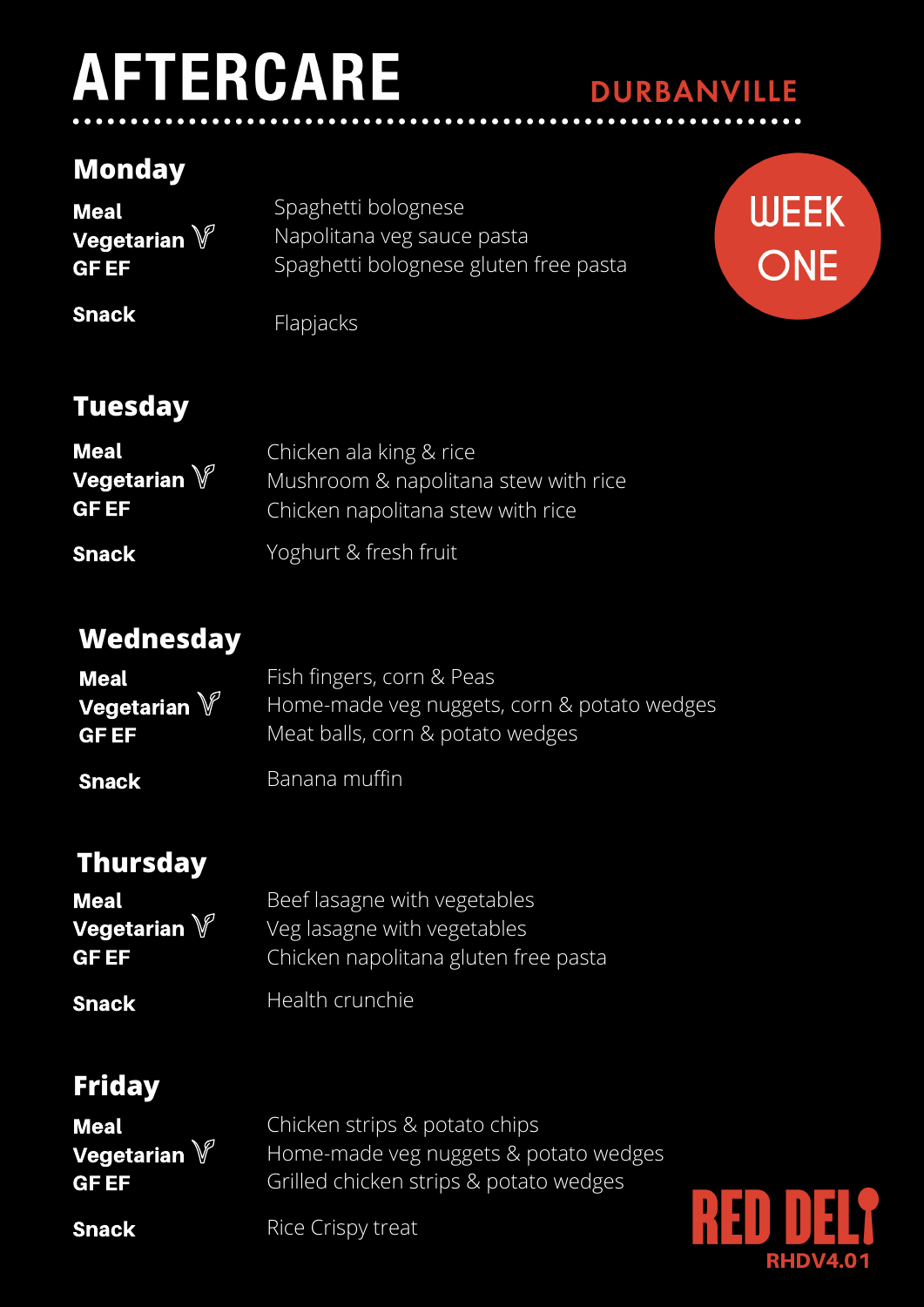# **AFTERCARE**

## **Monday**

| <b>Meal</b>    | Chicken lasagne, Broccoli & cauliflower bake |
|----------------|----------------------------------------------|
| Vegetarian $V$ | Napolitana gluten free pasta                 |
| <b>GF EF</b>   | Chicken napolitana gluten free pasta         |
| <b>Snack</b>   | Provitas & cheese                            |



**DURBANVILLE** 

#### **Tuesday**

| Meal                        | Beef chipolatas, butternut, mash & peas                            |
|-----------------------------|--------------------------------------------------------------------|
| Vegetarian V<br><b>GFEF</b> | Vegetarian sausage & Vegetables<br>Vegetarian sausage & Vegetables |
| <b>Snack</b>                | Yoghurt & fresh fruit                                              |

#### **Wednesday**

| <b>Meal</b>                            | Mini BBQ chicken pita pockets & glazed baby carrots |
|----------------------------------------|-----------------------------------------------------|
| Vegetarian $\mathbb {V}^{\mathbb {I}}$ | Veg nuggets & glazed baby carrots                   |
| <b>GF EF</b>                           | Meatballs & veg                                     |
| <b>Snack</b>                           | Rice cakes & cheese                                 |

## **Thursday**

| <b>Meal</b>             | Beef stroganoff & rice |
|-------------------------|------------------------|
| Vegetarian $\mathbb{V}$ | Stir fry Veg & Noodles |
| <b>GF EF</b>            | Beef stroganoff & rice |
| <b>Snack</b>            | French toast           |

#### **Friday**

**Snack** 

| <b>Meal</b>             | Chicken burgers & wedges         |
|-------------------------|----------------------------------|
| Vegetarian $\mathbb{V}$ | Veg burgers & wedges             |
| <b>GF EF</b>            | Bun-less chicken burger & wedges |
|                         |                                  |



Jelly & custard